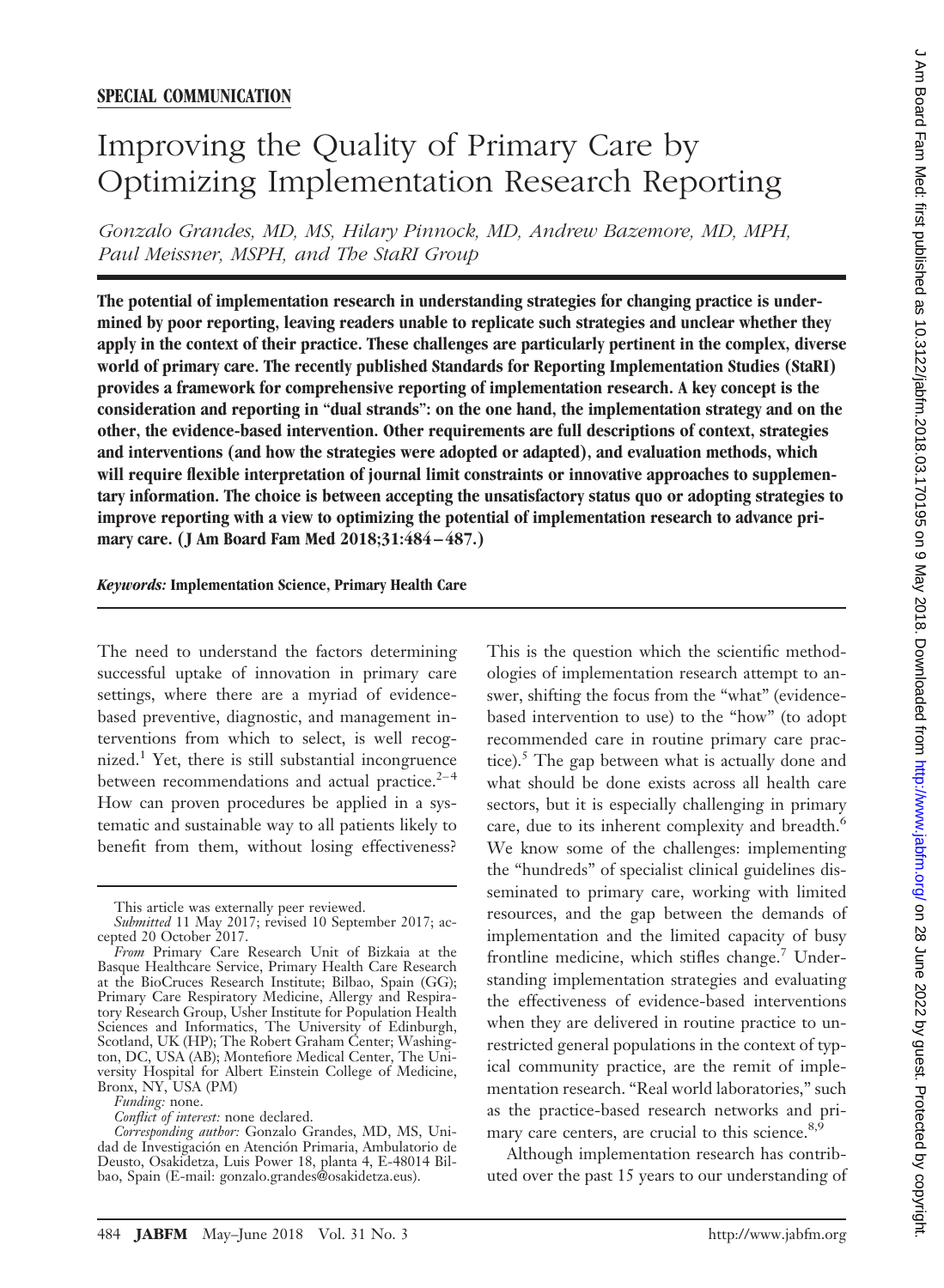| Report the<br>Following:<br><b>Checklist</b> item |    | "Implementation strategy" refers to how the intervention was implemented. "Intervention" refers to<br>the healthcare or public health intervention that is being implemented.                                                     |                                                                                                                                                                                     |  |
|---------------------------------------------------|----|-----------------------------------------------------------------------------------------------------------------------------------------------------------------------------------------------------------------------------------|-------------------------------------------------------------------------------------------------------------------------------------------------------------------------------------|--|
|                                                   |    | <b>Implementation Strategy</b>                                                                                                                                                                                                    | Intervention                                                                                                                                                                        |  |
| Title                                             | 1  | Identification as an implementation study, and description of the methodology in the title and/or<br>keywords.                                                                                                                    |                                                                                                                                                                                     |  |
| Abstract                                          | 2  | Identification as an implementation study, including a description of the implementation strategy to<br>be tested, the evidence-based intervention being implemented, and defining the key<br>implementation and health outcomes. |                                                                                                                                                                                     |  |
| Introduction                                      | 3  | Description of the deficiency in healthcare or public health that the intervention being implemented<br>aims to address.                                                                                                          |                                                                                                                                                                                     |  |
|                                                   | 4  | The scientific background and rationale for the<br>implementation strategy (including any<br>underpinning theory/framework/model, how<br>it is expected to achieve its effects, and any<br>pilot work).                           | The scientific background and rationale for the<br>intervention being implemented (including<br>evidence about its effectiveness and how it is<br>expected to achieve its effects). |  |
| Aims and<br>objectives                            | 5  | The aims of the study, differentiating between implementation objectives and any intervention<br>objectives.                                                                                                                      |                                                                                                                                                                                     |  |
| Methods:<br>description                           | 6  | The design and key features of the evaluation, (cross referencing to any appropriate methodology<br>reporting standards) and any changes to study protocol, with reasons.                                                         |                                                                                                                                                                                     |  |
|                                                   | 7  | The context in which the intervention was implemented (considered social, economic, policy,<br>healthcare, organizational barriers, and facilitators that might influence implementation<br>elsewhere).                           |                                                                                                                                                                                     |  |
|                                                   | 8  | The characteristics of the targeted "site(s)"<br>(eg, locations, personnel, and resources)<br>for implementation and any eligibility<br>criteria.                                                                                 | The population targeted by the intervention<br>and any eligibility criteria.                                                                                                        |  |
|                                                   | 9  | A description of the implementation strategy.                                                                                                                                                                                     | A description of the intervention.                                                                                                                                                  |  |
|                                                   | 10 | Any subgroups recruited for additional research tasks and/or nested studies are described.                                                                                                                                        |                                                                                                                                                                                     |  |
| Methods:<br>evaluation                            | 11 | Defined prespecified primary and other<br>outcome(s) of the implementation strategy<br>and how they were assessed. Document any<br>predetermined targets.                                                                         | Defined prespecified primary and other<br>outcome(s) of the intervention (if assessed)<br>and how they were assessed. Document any<br>predetermined targets.                        |  |
|                                                   | 12 | Process evaluation aims and outcomes related back to the "logic pathway."                                                                                                                                                         |                                                                                                                                                                                     |  |
|                                                   | 13 | Methods for resource use, costs, outcomes, and<br>analysis for the implementation strategy.                                                                                                                                       | Methods for resource use, costs, outcomes, and<br>analysis for the intervention.                                                                                                    |  |
|                                                   | 14 | Rationale for sample sizes (including sample size calculations, budgetary constraints, practical<br>considerations, and data saturation, as appropriate).                                                                         |                                                                                                                                                                                     |  |
|                                                   | 15 | Methods of analysis (with reasons for that choice).                                                                                                                                                                               |                                                                                                                                                                                     |  |
|                                                   | 16 | Any a priori subgroup analyses (eg, between different sites in a multicenter study, and different<br>clinical or demographic populations), and subgroups recruited to specific nested research<br>tasks.                          |                                                                                                                                                                                     |  |
| Results                                           | 17 | Proportion recruited and characteristics of the<br>recipient population for the implementation<br>strategy.                                                                                                                       | Proportion recruited and characteristics (if<br>appropriate) of the recipient population for<br>the intervention.                                                                   |  |
|                                                   | 18 | Primary and other outcome(s) of the<br>implementation strategy.                                                                                                                                                                   | Primary and other outcome(s) of the<br>intervention (if assessed).                                                                                                                  |  |
|                                                   | 19 | Process outcomes related to the implementation strategy mapped to the logic pathway.                                                                                                                                              |                                                                                                                                                                                     |  |
|                                                   | 20 | Resource use, costs, outcomes, and analysis for<br>the implementation strategy.                                                                                                                                                   | Resource use, costs, outcomes, and analysis for<br>the intervention.                                                                                                                |  |
|                                                   | 21 | Representativeness and outcomes of subgroups, including those recruited to specific research tasks.                                                                                                                               |                                                                                                                                                                                     |  |
|                                                   | 22 | Fidelity to implementation strategy as planned<br>and adaptation to suit context and<br>preferences.                                                                                                                              | Fidelity to delivering the core components of<br>intervention (where measured).                                                                                                     |  |
|                                                   | 23 | Contextual changes (if any) which may have affected outcomes.                                                                                                                                                                     |                                                                                                                                                                                     |  |
|                                                   | 24 | All important harms or unintended effects in each group.                                                                                                                                                                          |                                                                                                                                                                                     |  |

## **Table 1. The Checklist for Standards for Reporting Implementation Studies\***

*Continued*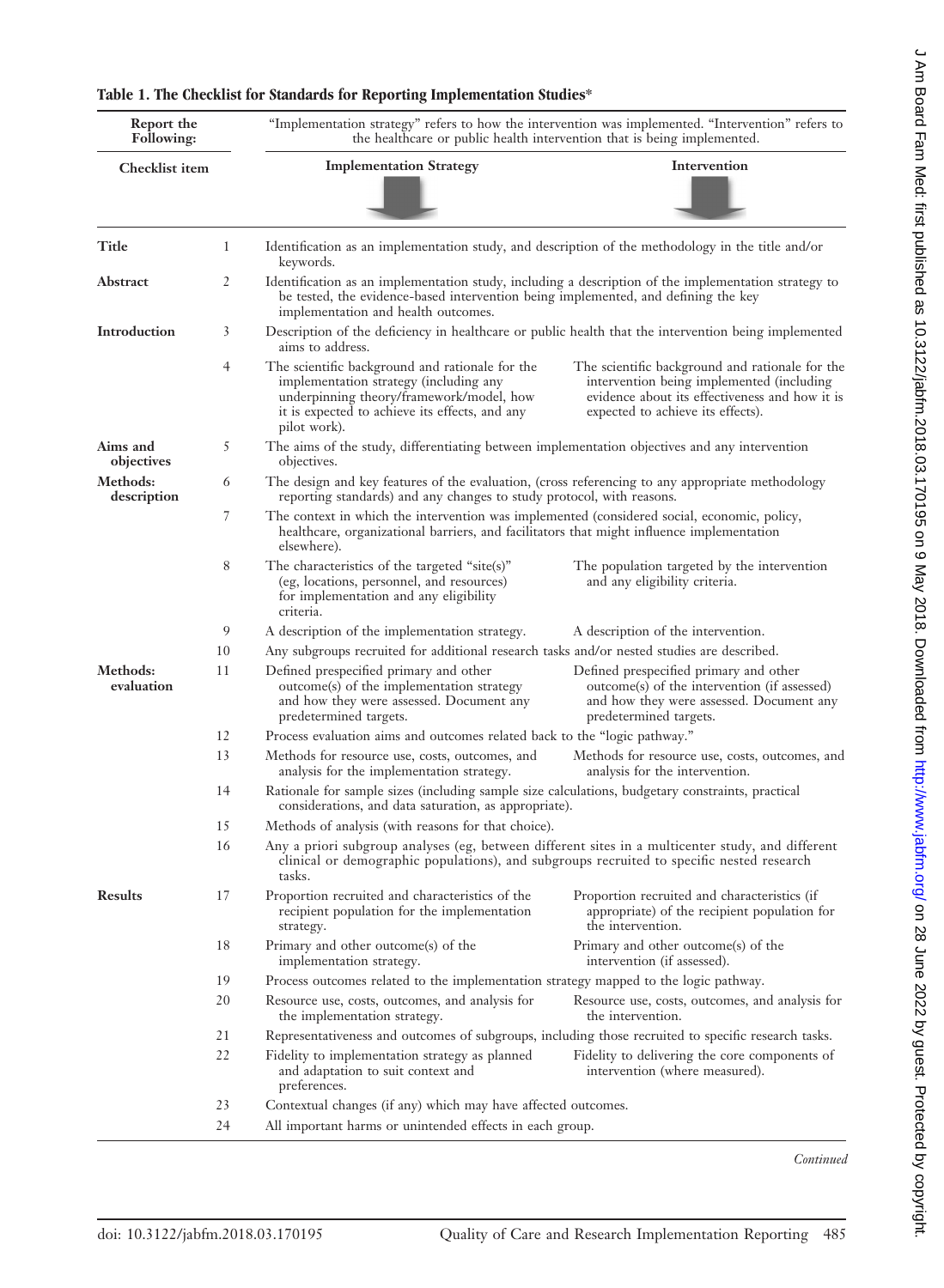| <b>Table 1. Continued</b>                  |    |                                                                                                                                                                                                                                                  |                                                                                                                              |  |
|--------------------------------------------|----|--------------------------------------------------------------------------------------------------------------------------------------------------------------------------------------------------------------------------------------------------|------------------------------------------------------------------------------------------------------------------------------|--|
| Report the<br>Following:<br>Checklist item |    | "Implementation strategy" refers to how the intervention was implemented. "Intervention" refers to<br>the healthcare or public health intervention that is being implemented.                                                                    |                                                                                                                              |  |
|                                            |    | <b>Implementation Strategy</b>                                                                                                                                                                                                                   | <b>Intervention</b>                                                                                                          |  |
| <b>Discussion</b>                          | 25 | Summary of findings, strengths and limitations, comparisons with other studies, conclusions, and<br>implications.                                                                                                                                |                                                                                                                              |  |
|                                            | 26 | Discussion of policy, practice, and research<br>implications of the implementation strategy<br>(specifically including scalability).                                                                                                             | Discussion of policy, practice, and research<br>implications of the intervention (specifically<br>including sustainability). |  |
| General                                    | 27 | Include statement(s) on regulatory approvals (including, as appropriate, ethical approval, confidential<br>use of routine data, governance approval), trial/study registration (availability of protocol), funding<br>and conflicts of interest. |                                                                                                                              |  |

\*Reproduced with permission from Pinnock et al.13.

strategies for changing practice<sup>10</sup>, its potential is undermined by poor reporting of studies. Inconsistent terminology and taxonomy hinders indexing of implementation studies, making them hard to find when reviewing the literature.<sup>11</sup> Lack of detail on what was done and how change was achieved reduces the utility for those wishing to replicate positive findings<sup>12</sup>, and limited descriptions of contexts make it difficult for readers to assess applicability to their primary care practice. The recent publication of the Standards for Reporting Implementation Studies (StaRI) provides a framework for comprehensive reporting of the results of implementation studies to promote further development of the field.13 This consensus effort was undertaken with the primary aim of providing authors with a checklist to improve and standardize reporting of implementation research, but there are messages for everyone seeking to change practice and improve quality of care. (see Table 1) The key concepts underlying StaRI (freely available via the EQUATOR website<sup>14</sup>) will influence the design and conduct of implementation research as well as inform the approach for achieving and measuring change in primary health care and population health improvement projects.

StaRI emphasizes the pivotal importance of context which may operate at many levels. For example, at an individual level, the approach to smoking cessation advice in a patient who perceives his cigarettes as something that are helping him cope with a domestic crisis is very different to the support we can offer the smoker who requests help on the first January to achieve a New Year's resolution. At an organizational level, the contextual characteristics of primary care influence the impact of implementation strategies. The relatively small organizations of primary care (compared with a large hospital) may make decisions to change easier to implement or, conversely, the geographic isolation of professionals working in small teams or centers scattered around the community may make it more difficult to address barriers to changing practice. Even within one health care system, primary care centers may be very diverse so that the strategies that will work in one practice may not be appropriate in another. StaRI highlights the need to monitor fidelity to the core content of both the intervention and implementation strategy, as well as report necessary adaptation to suit local organizational routines and professionals' and participants' preferences. Without a full description of fidelity to and adaptation of strategies and interventions, it is difficult to understand their impact on implementation and health outcomes and for readers to assess relevance to their particular situation.

StaRI distinguishes between the underutilized evidence-based intervention and the implementation strategy used to enhance adoption and sustainability in routine clinical care.<sup>15</sup> For instance, to increase provision of an evidence-based health promotion intervention in a primary care center, apart from dissemination of guidelines, professional education, and training, we may consider strategies such as assessing "organizational readiness to change" to select participating centers; integration of information, communication, and decision support tools into the electronic health record; linkage with community organizations to extend reach; redistributing tasks among a multiprofessional team;